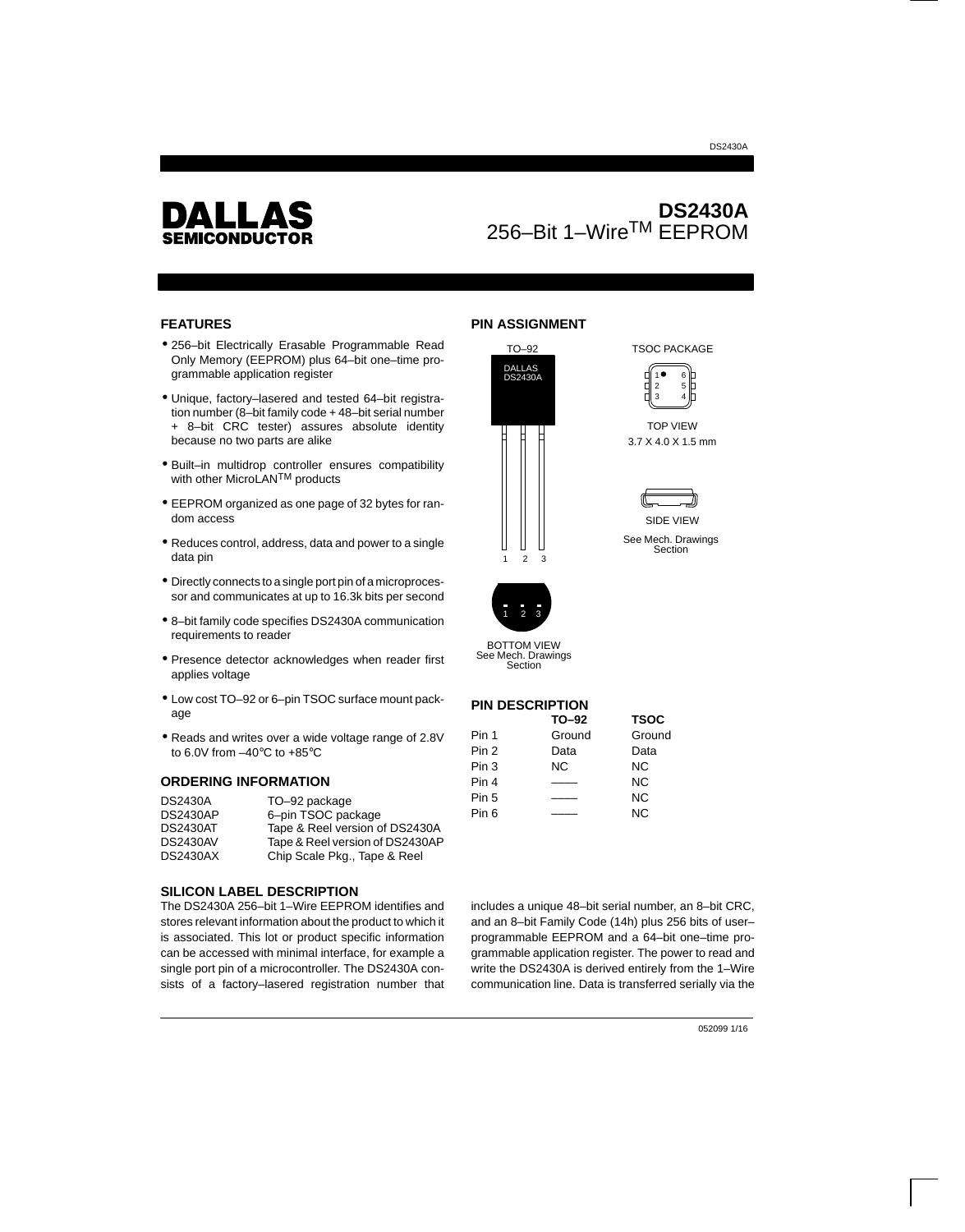1–Wire protocol which requires only a single data lead and a ground return. The 48–bit serial number that is factory–lasered into each DS2430A provides a guaranteed unique identity which allows for absolute traceability. The TO–92 and TSOC packages provide a compact enclosure that allows standard assembly equipment to handle the device easily for attachment to printed circuit boards or wiring. Typical applications include storage of calibration constants, board identification and product revision status.

#### **OVERVIEW**

The block diagram in Figure 1 shows the relationships between the major control and memory sections of the DS2430A. The DS2430A has four main data components: 1) 64–bit lasered ROM, 2) 256–bit EEPROM data memory with scratchpad, 3) 64–bit one–time programmable application register with scratchpad and 4) 8–bit Status Memory. The hierarchical structure of the 1–Wire protocol is shown in Figure 2. The bus master must first provide one of the four ROM Function Commands, 1) Read ROM, 2) Match ROM, 3) Search ROM, 4) Skip ROM. The protocol required for these ROM Function Commands is described in Figure 8. After a ROM Function Command is successfully executed, the memory functions become accessible and the master may provide any one of the four memory function commands. The protocol for these memory function commands is described in Figure 6. All data is read and written least significant bit first.

#### **64–BIT LASERED ROM**

Each DS2430A contains a unique ROM code that is 64 bits long. The first eight bits are a 1–Wire family code (14h). The next 48 bits are a unique serial number. The last eight bits are a CRC of the first 56 bits. (Figure 3). The 1–Wire CRC is generated using a polynomial generator consisting of a shift register and XOR gates as shown in Figure 4. The polynomial is  $X^8 + X^5 + X^4 + 1$ . Additional information about the Dallas 1–Wire Cyclic Redundancy Check is available in the Book of DS19xx iButton Standards. The shift register bits are initialized to zero. Then starting with the least significant bit of the family code, one bit at a time is shifted in. After the 8th bit of the family code has been entered, then the serial number is entered. After the 48th bit of the serial number has been entered, the shift register contains the CRC value. Shifting in the eight bits of CRC should return the shift register to all zeros.

052099 2/16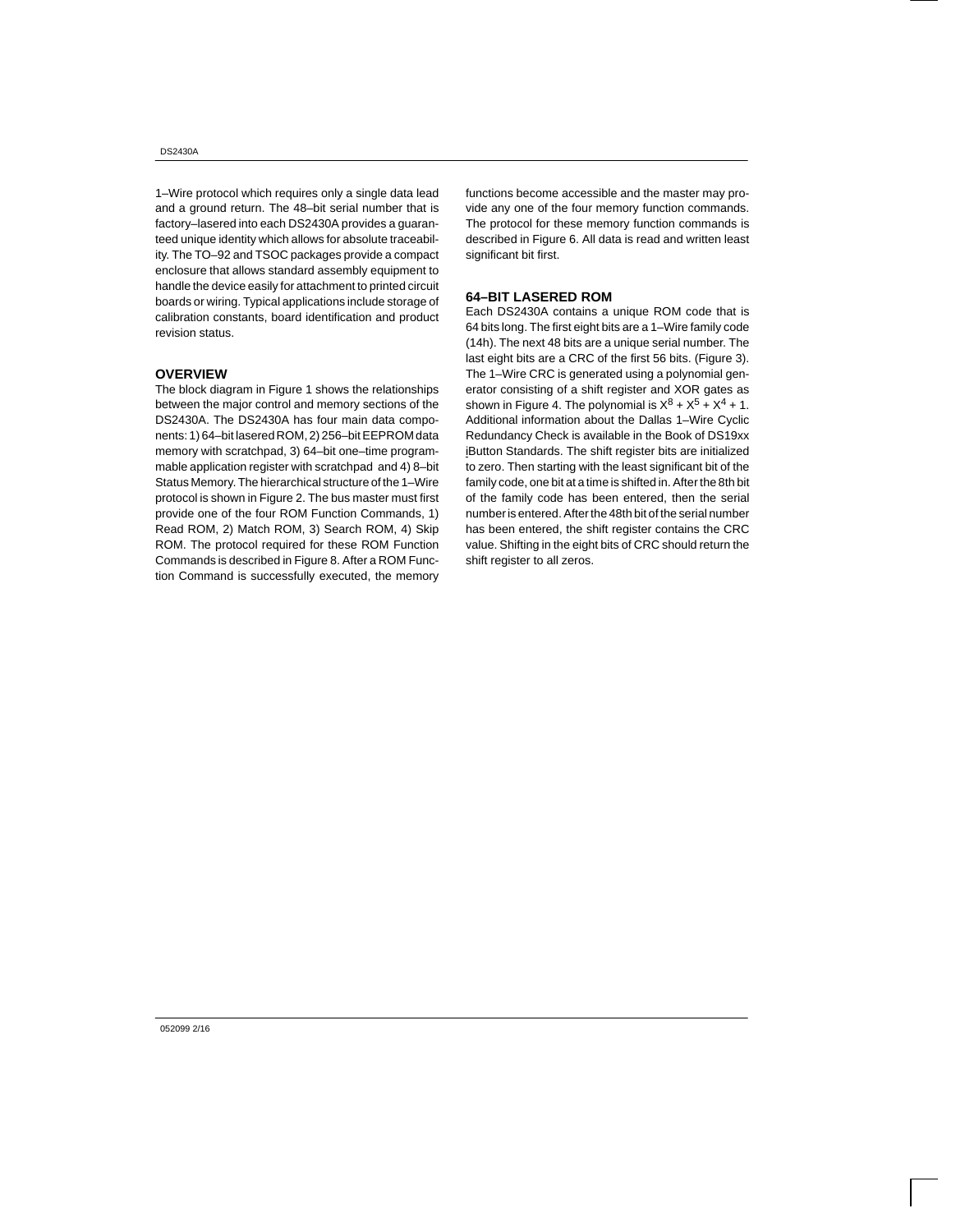**DS2430A BLOCK DIAGRAM** Figure 1



052099 3/16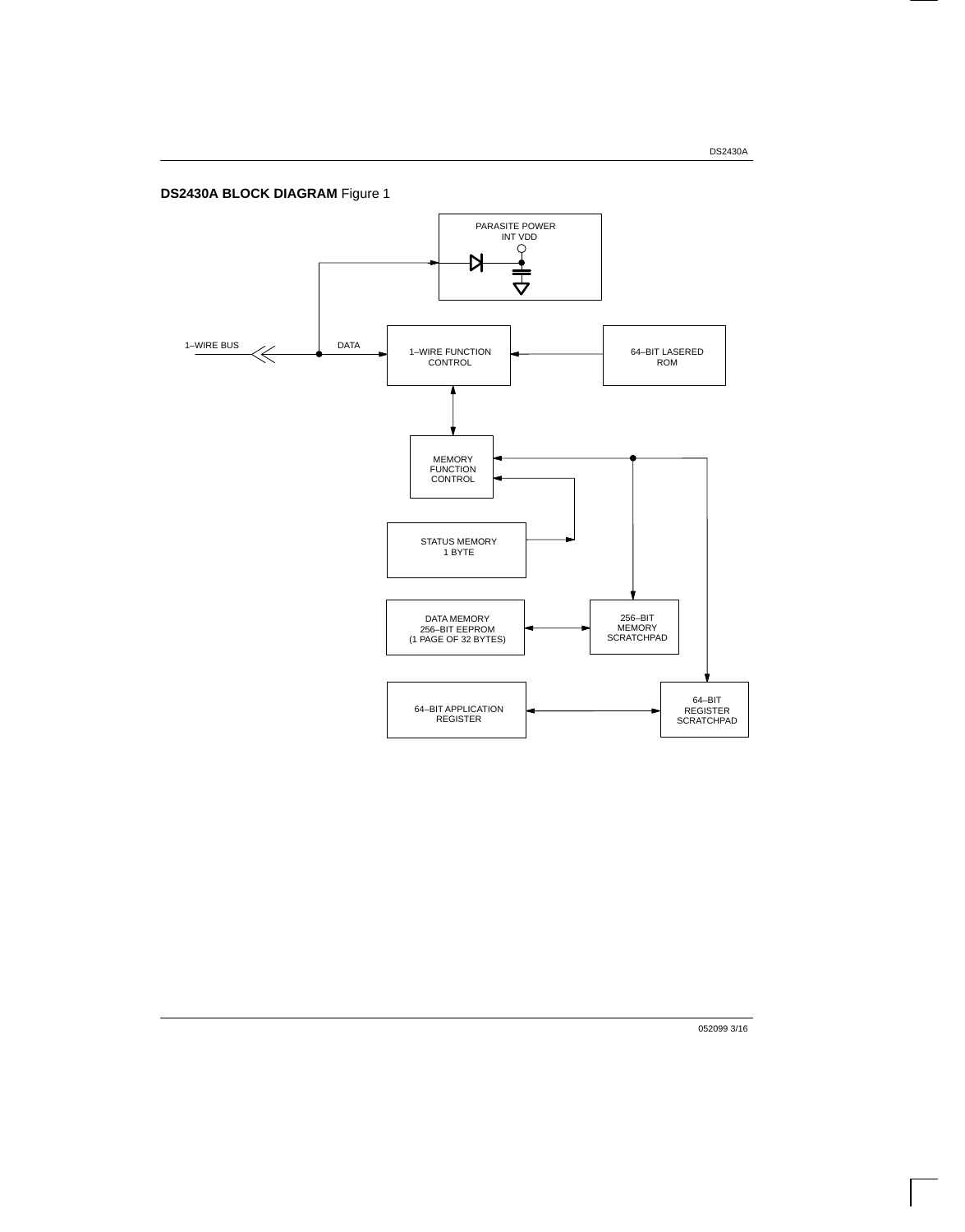

### **HIERARCHICAL STRUCTURE FOR 1–WIRE PROTOCOL** Figure 2



| 8-Bit CRC Code |      |            |         | 48-Bit Serial Number   8-Bit Family Code (14H) |
|----------------|------|------------|---------|------------------------------------------------|
| <b>MSB</b>     | LSB. | <b>MSB</b> | ISB MSB | LSB.                                           |

#### **1–WIRE CRC GENERATOR** Figure 4



052099 4/16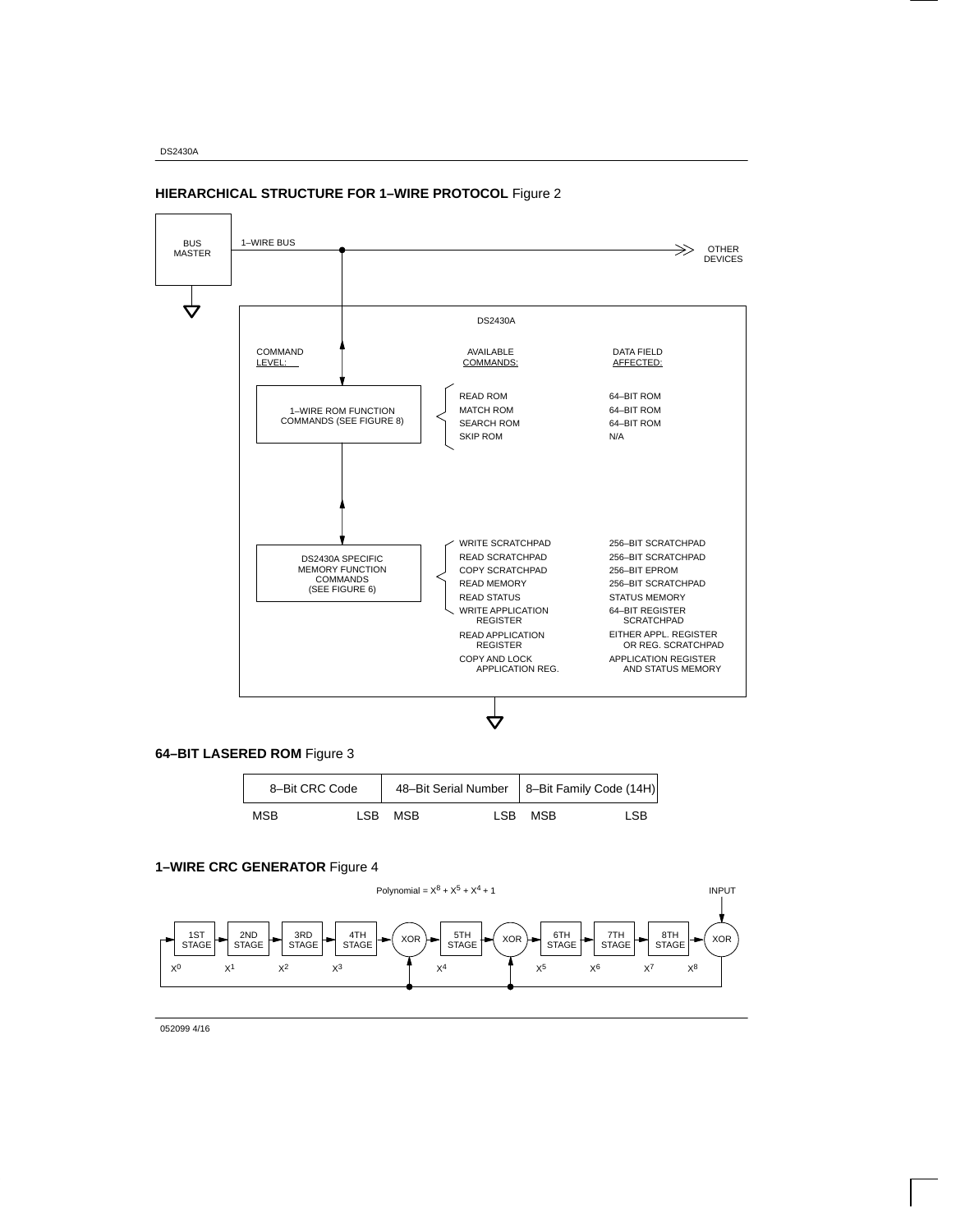#### **MEMORY**

The memory of the DS2430A consists of three separate sections, called data memory, application register and status register (Figure 5). The data memory and the application register each has its own intermediate storage area called scratchpad that acts as a buffer when writing to the device. The data memory can be read and written as often as desired. The application register, however, is one–time programmable only. Once the application register is programmed, it is automatically write–protected. The status register will indicate if the application register is already locked or if it is still available for storing data. As long as the application register is unprogrammed, the status register will read FFh. Copying data from the register scratchpad to the application register will clear the two least significant bits of the status register, yielding a FCh the next time when one reads the status register.



#### **DS2430A MEMORY MAP** Figure 5

#### **MEMORY FUNCTION COMMANDS**

The "Memory Function Flow Chart" (Figure 6) describes the protocols necessary for accessing the different memory sections of the DS2430A. An example is shown later in this document.

#### **WRITE SCRATCHPAD [0Fh]**

After issuing the write scratchpad command, the master must first provide a 1–byte address, followed by the data to be written to the scratchpad for the data memory. The DS2430A will automatically increment the address after every byte it received. After having received a data byte for address 1Fh, the address counter will wrap around to 00h for the next byte and writing continues until the master sends a reset pulse.

#### **READ SCRATCHPAD [AAh]**

This command is used to verify data previously written to the scratchpad before it is copied into the final storage EEPROM memory. After issuing the read scratchpad command, the master must provide the 1–byte starting address from where data is to be read. The DS2430A will automatically increment the address after every byte read by the master. After the data of address 1Fh has been read, the address counter will wrap around to 00h for the next byte and reading continues until the master sends a reset pulse.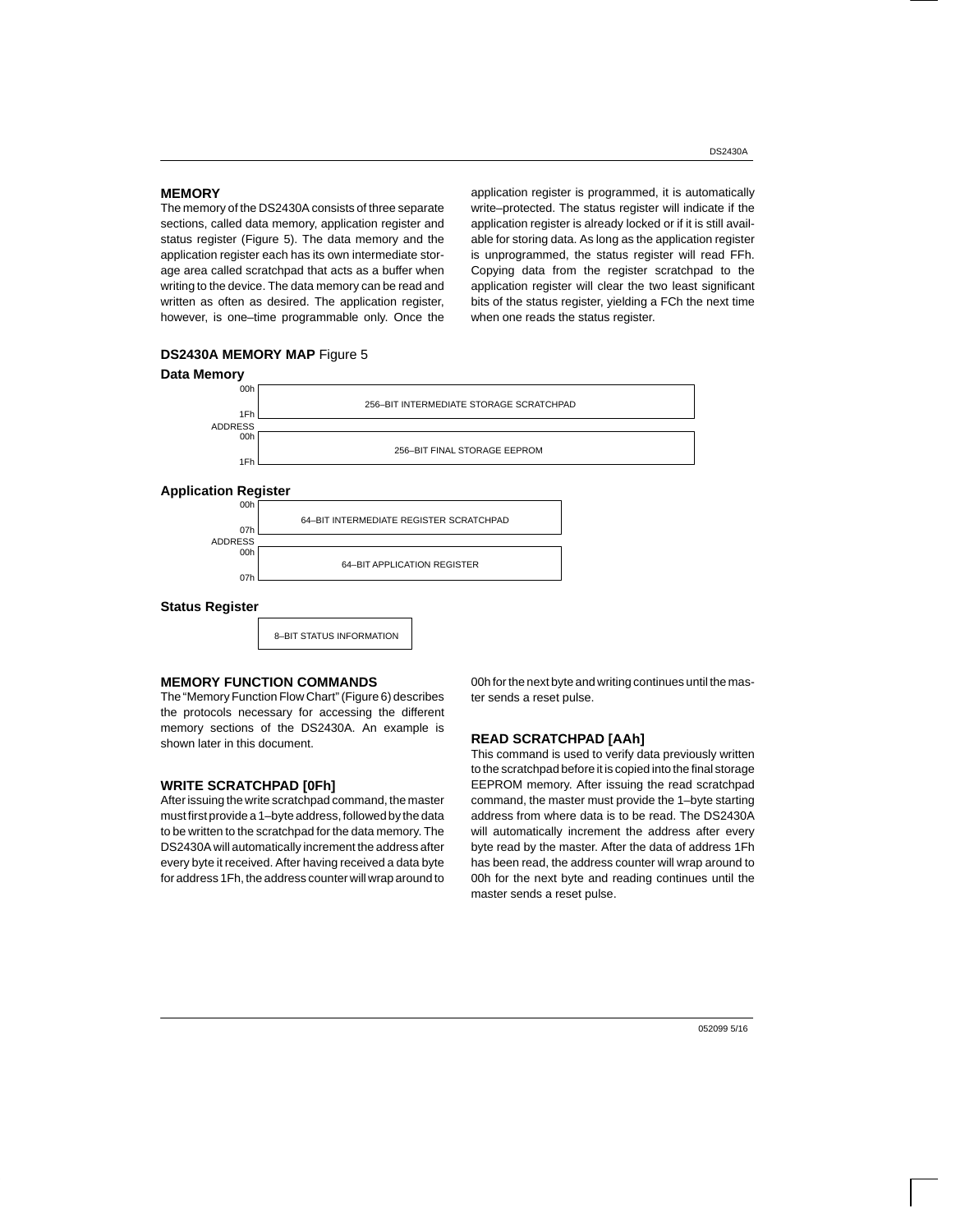### **MEMORY FUNCTION FLOW CHART** Figure 6



#### **COPY SCRATCHPAD [55h]**

After the data stored in the scratchpad has been verified the master may send the copy scratchpad command followed by a validation key of A5h to transfer data from the scratchpad to the EEPROM memory. This command will always copy the data of the entire scratchpad. Therefore, if one desires to change only a few bytes of the EEPROM data, the scratchpad should contain a copy of the latest EEPROM data before the write scratchpad and copy scratchpad commands are issued. After this command is issued, the data line must be held at logic high level for at least 10 ms.

#### **READ MEMORY [F0h]**

The read memory command is used to read a portion or all of the EEPROM data memory and to copy the entire

data memory into the scratchpad to prepare for changing a few bytes. To copy data from the data memory to the scratchpad and to read it, the master must issue the read memory command followed by the 1–byte starting address from where data is to be read from the scratchpad. The DS2430A will automatically increment the address after every byte read by the master. After the data of address 1Fh has been read, the address counter will wrap around to 00h for the next byte and reading continues until the master sends a reset pulse. If one intends to copy the entire data memory to the scratchpad without reading data, a starting address is not required; the master may send a reset pulse immediately following the command code.

#### 052099 6/16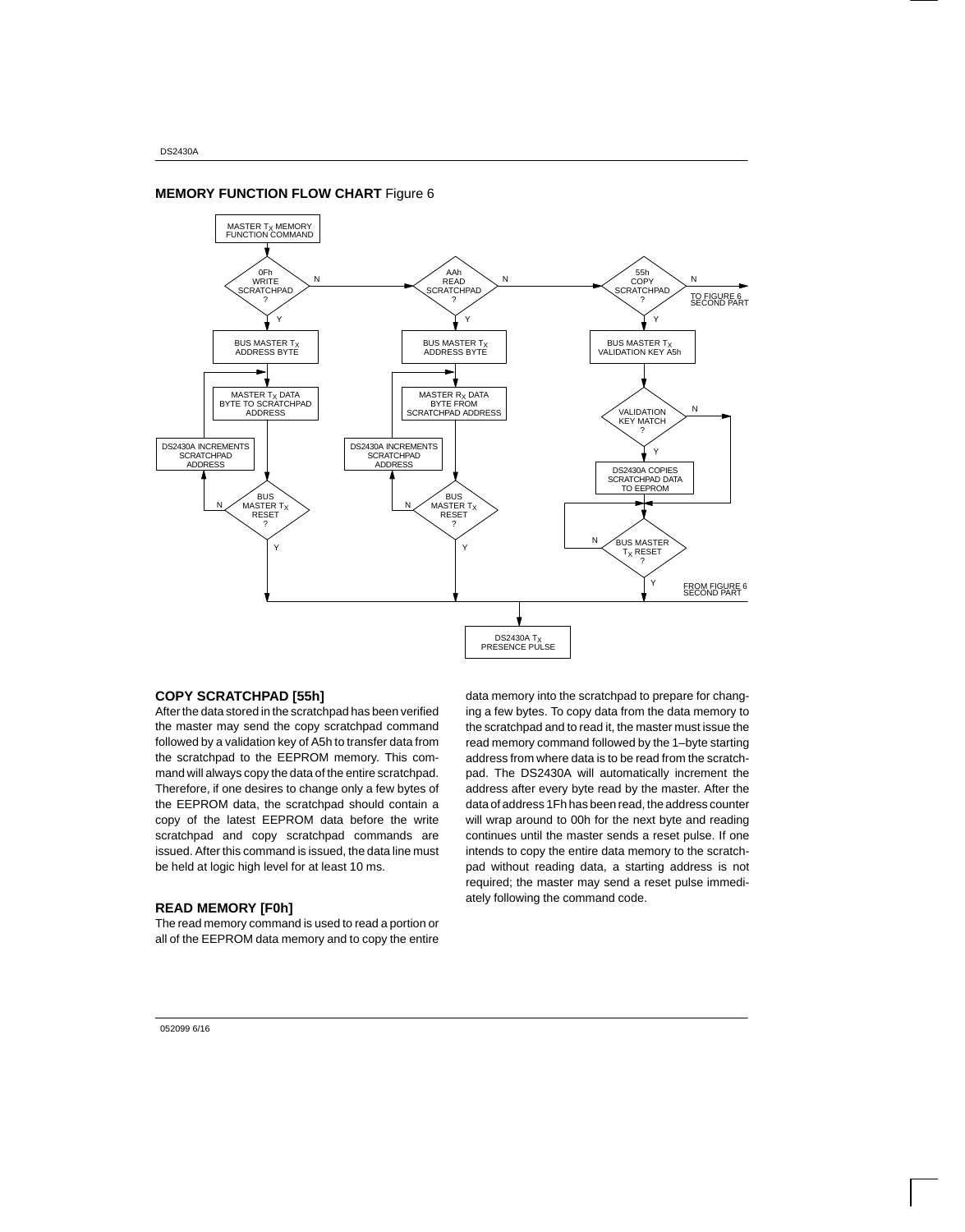### **MEMORY FUNCTION FLOW CHART** Figure 6 (cont'd)



#### **WRITE APPLICATION REGISTER [99h]**

This command is essentially the same as the write scratchpad command, but it addresses the 64–bit register scratchpad. After issuing the command code, the master must provide a 1–byte address, followed by the data to be written. The DS2430A will automatically increment the address after every byte it received. After having received a data byte for address 07h, the address counter will wrap around to 00h for the next byte and writing continues until the master sends a reset pulse. The write application register command can be used as long as the application register has not yet been locked. If issued for a device with the application register locked, the data written to the register scratchpad will be lost.

#### **READ STATUS REGISTER [66h]**

The status register is a means for the master to find out if the application register has been programmed and locked. After issuing the read status register command, the master must provide the validation key 00h before receiving status information. The two least significant bits of the 8–bit status register will be 0 if the application register was programmed and locked; all other bits will always read 1. The master may finish the read status command by sending a reset pulse at any time.

052099 7/16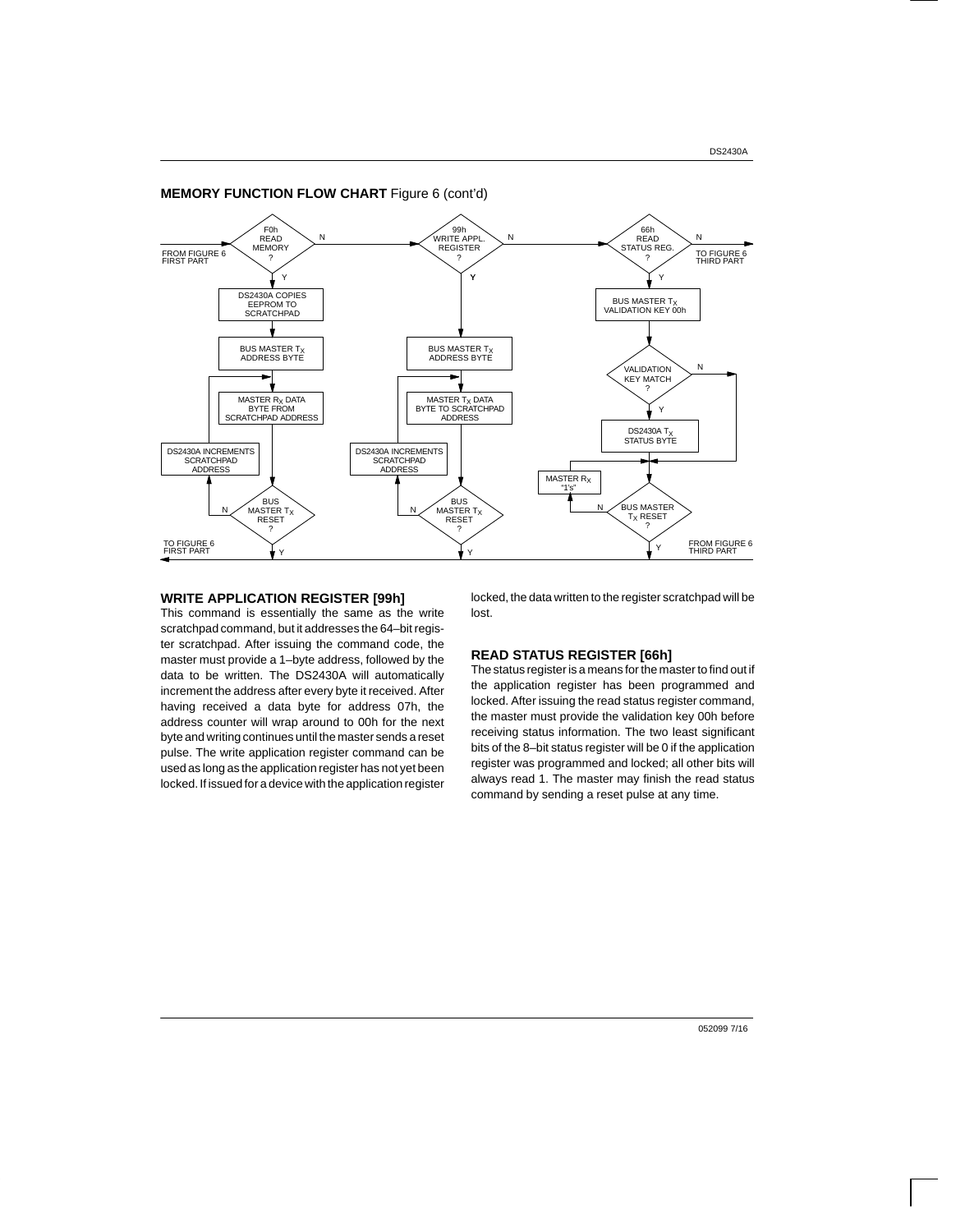

### **MEMORY FUNCTION FLOW CHART** Figure 6 (cont'd)

#### **READ APPLICATION REGISTER [C3h]**

This command is used to read the application register or the register scratchpad. As long as the application register is not yet locked, one will receive data from the register scratchpad. After the application register is locked the DS2430A will transmit data from the application register, making the register scratchpad inaccessible for reading. The contents of the status register indicates where the data received with this command came from. After issuing the read application register command, the master must provide the 1–byte starting address from where data is to be read. The DS2430A will automatically increment the address after every byte read by the master. After the data of address 07h has been read, the address counter will wrap around to 00h for the next byte and reading continues until the master sends a reset pulse.

#### **COPY & LOCK APPLICATION REGISTER [5Ah]**

After the data stored in the register scratchpad has been verified the master may send the copy & lock application register command followed by a validation key of A5h to transfer the contents of the entire register scratchpad to the application register and to simultaneously write– protect it. The master may cancel this command by sending a reset pulse instead of the validation key. After the validation key was transmitted, the application register will contain the data of the register scratchpad. Further write accesses to the application register will be denied. **The copy & lock application register command can only be executed once.**

052099 8/16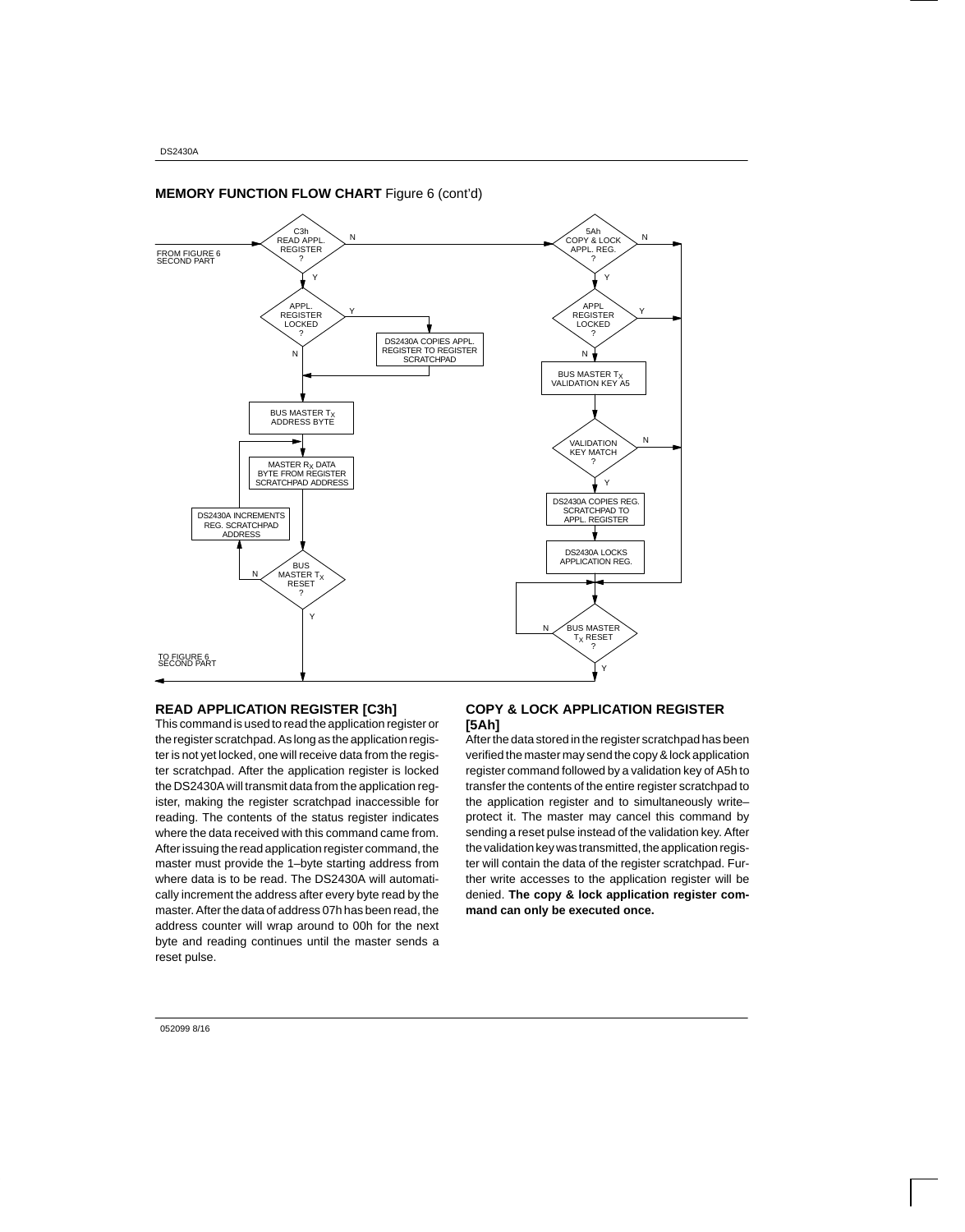#### DS2430A

#### **1–WIRE BUS SYSTEM**

The 1–Wire bus is a system which has a single bus master and one or more slaves. In all instances, the DS2430A is a slave device. The bus master is typically a microcontroller. The discussion of this bus system is broken down into three topics: hardware configuration, transaction sequence, and 1–Wire signaling (signal type and timing). A 1–Wire protocol defines bus transactions in terms of the bus state during specified time slots that are initiated on the falling edge of sync pulses from the bus master. For a more detailed protocol description, refer to Chapter 4 of the Book of DS19xx iButton Standards.

#### **Hardware Configuration**

The 1–Wire bus has only a single line by definition; it is important that each device on the bus be able to drive it



at the appropriate time. To facilitate this, each device attached to the 1–Wire bus must have open drain connection or 3–state outputs. The 1–Wire port of the DS2430A is open drain with an internal circuit equivalent to that shown in Figure 7. A multidrop bus consists of a 1–Wire bus with multiple slaves attached. The 1–Wire bus has a maximum data rate of 16.3k bits per second and requires a pull–up resistor of approximately 5kΩ.

The idle state for the 1–Wire bus is high. If for any reason a transaction needs to be suspended, the bus MUST be left in the idle state if the transaction is to resume. If this does not occur and the bus is left low for more than 120 µs, one or more of the devices on the bus may be reset.



 $*5kΩ$  is adequate for reading the DS2430A. To write to a single device, a 2.2kΩ resistor and V<sub>PUP</sub> of at least 4.0V is sufficient. For writing multiple DS2430As simultaneously or operation at low V<sub>PUP</sub>, the resistor should be bypassed by a low–impedance pullup to  $V_{\text{PUP}}$  while the device copies the scratchpad to EEPROM.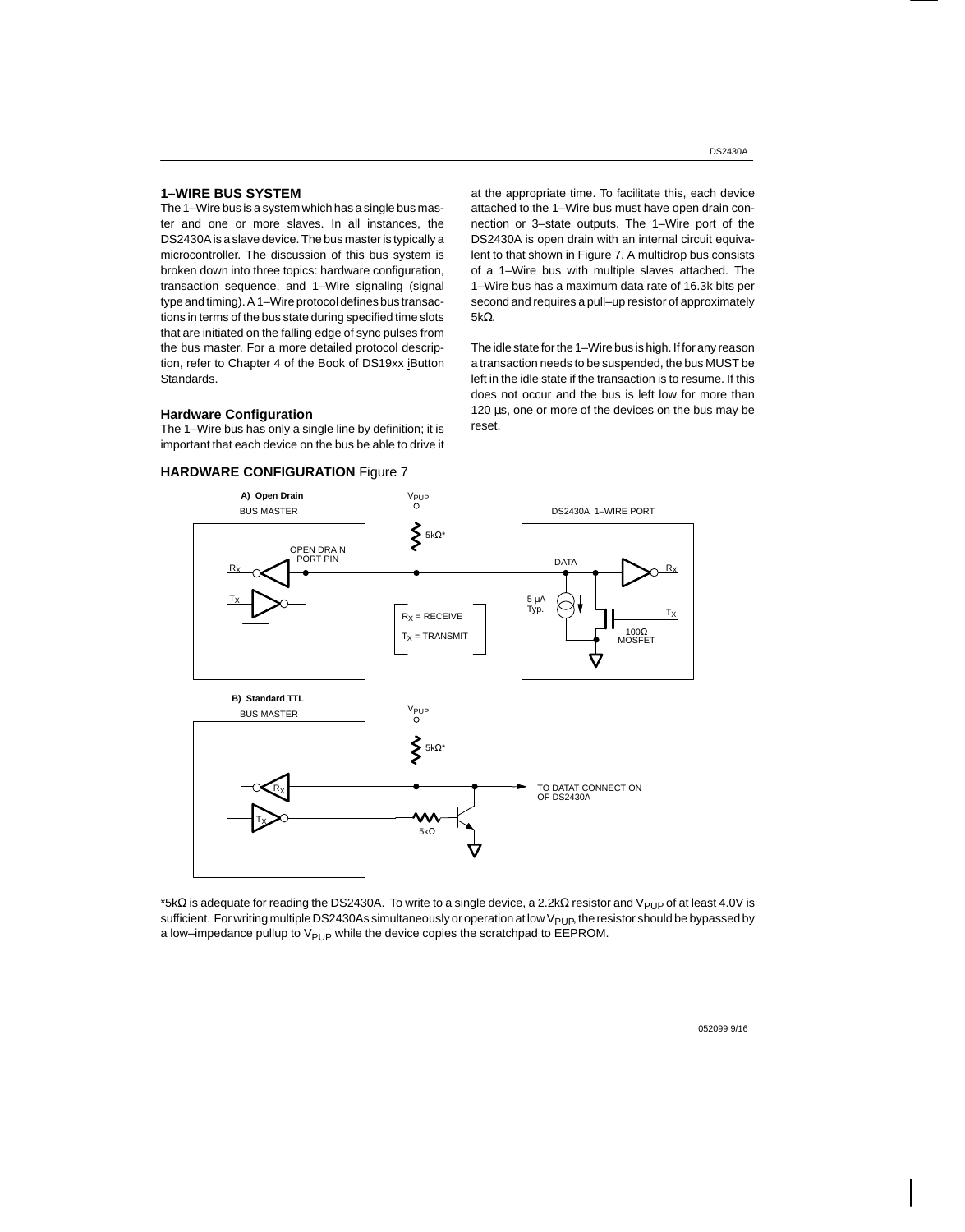

# **ROM FUNCTIONS FLOW CHART** Figure 8

052099 10/16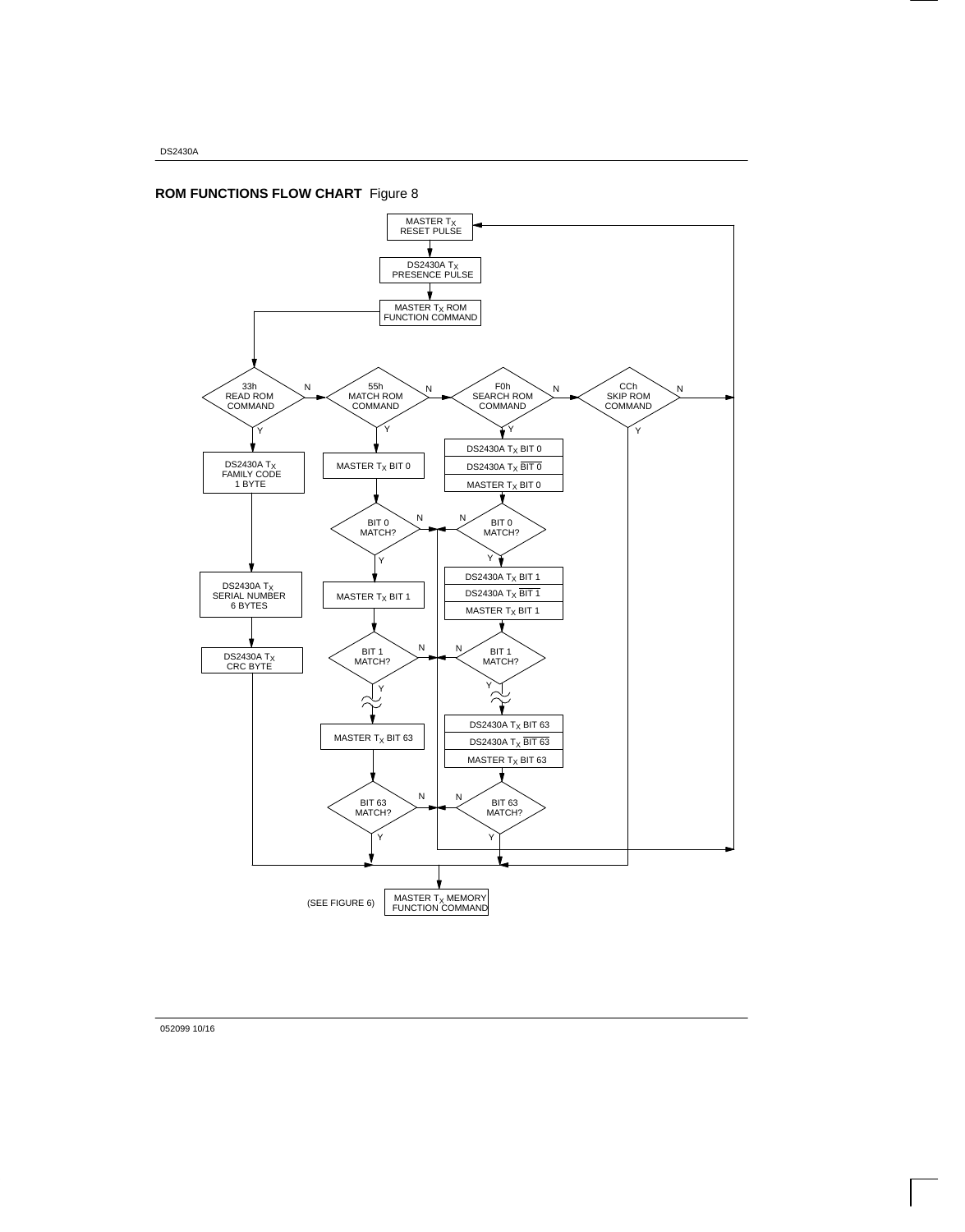#### **Transaction Sequence**

The sequence for accessing the DS2430A via the 1–Wire port is as follows:

- Initialization
- ROM Function Command
- Memory Function Command
- Transaction/Data

#### **INITIALIZATION**

All transactions on the 1–Wire bus begin with an initialization sequence. The initialization sequence consists of a reset pulse transmitted by the bus master followed by a presence pulse(s) transmitted by the slave(s).

The presence pulse lets the bus master know that the DS2430A is on the bus and is ready to operate. For more details, see the "1–Wire Signaling" section.

#### **ROM FUNCTION COMMANDS**

Once the bus master has detected a presence, it can issue one of the four ROM function commands. All ROM function commands are eight bits long. A list of these commands follows (refer to flowchart in Figure 8):

#### **Read ROM [33h]**

This command allows the bus master to read the DS2430A's 8–bit family code, unique 48–bit serial number, and 8–bit CRC. This command can be used only if there is a single DS2430A on the bus. If more than one slave is present on the bus, a data collision will occur when all slaves try to transmit at the same time (open drain will produce a wired–AND result). The resultant family code and 48–bit serial number will usually result in a mis–match of the CRC.

#### **Match ROM [55h]**

The match ROM command, followed by a 64–bit ROM sequence, allows the bus master to address a specific DS2430A on a multidrop bus. Only the DS2430A that exactly matches the 64–bit ROM sequence will respond to the subsequent memory function command. All slaves that do not match the 64–bit ROM sequence will wait for a reset pulse. This command can be used with a single or multiple devices on the bus.

#### **Skip ROM [CCh]**

This command can save time in a single drop bus system by allowing the bus master to access the memory functions without providing the 64–bit ROM code. If more than one slave is present on the bus and a read command is issued following the Skip ROM command, data collision will occur on the bus as multiple slaves transmit simultaneously (open drain pull–downs will produce a wired–AND result).

#### **Search ROM [F0h]**

When a system is initially brought up, the bus master might not know the number of devices on the 1–Wire bus or their 64–bit ROM codes. The search ROM command allows the bus master to use a process of elimination to identify the 64–bit ROM codes of all slave devices on the bus. The search ROM process is the repetition of a simple 3–step routine: read a bit, read the complement of the bit, then write the desired value of that bit. The bus master performs this simple, 3–step routine on each bit of the ROM.

After one complete pass, the bus master knows the contents of the ROM in one device. The remaining number of devices and their ROM codes may be identified by additional passes. See Chapter 5 of the Book of DS19xx iButton Standards for a comprehensive discussion of a search ROM, including an actual example.

#### **1–Wire Signaling**

The DS2430A requires strict protocols to insure data integrity. The protocol consists of four types of signaling on one line: Reset Sequence with Reset Pulse and Presence Pulse, Write 0, Write 1 and Read Data. All these signals except presence pulse are initiated by the bus master. The initialization sequence required to begin any communication with the DS2430A is shown in Figure 9. A reset pulse followed by a presence pulse indicates the DS2430A is ready to accept a ROM command. The bus master transmits (TX) a reset pulse  $(t_{RSTL}, m$ inimum 480 µs). The bus master then releases the line and goes into receive mode (RX). The 1–Wire bus is pulled to a high state via the pull–up resistor. After detecting the rising edge on the data pin, the DS2430A waits ( $t_{\text{PDH}}$ , 15–60  $\mu$ s) and then transmits the presence pulse ( $t_{PDI}$ , 60–240  $\mu$ s).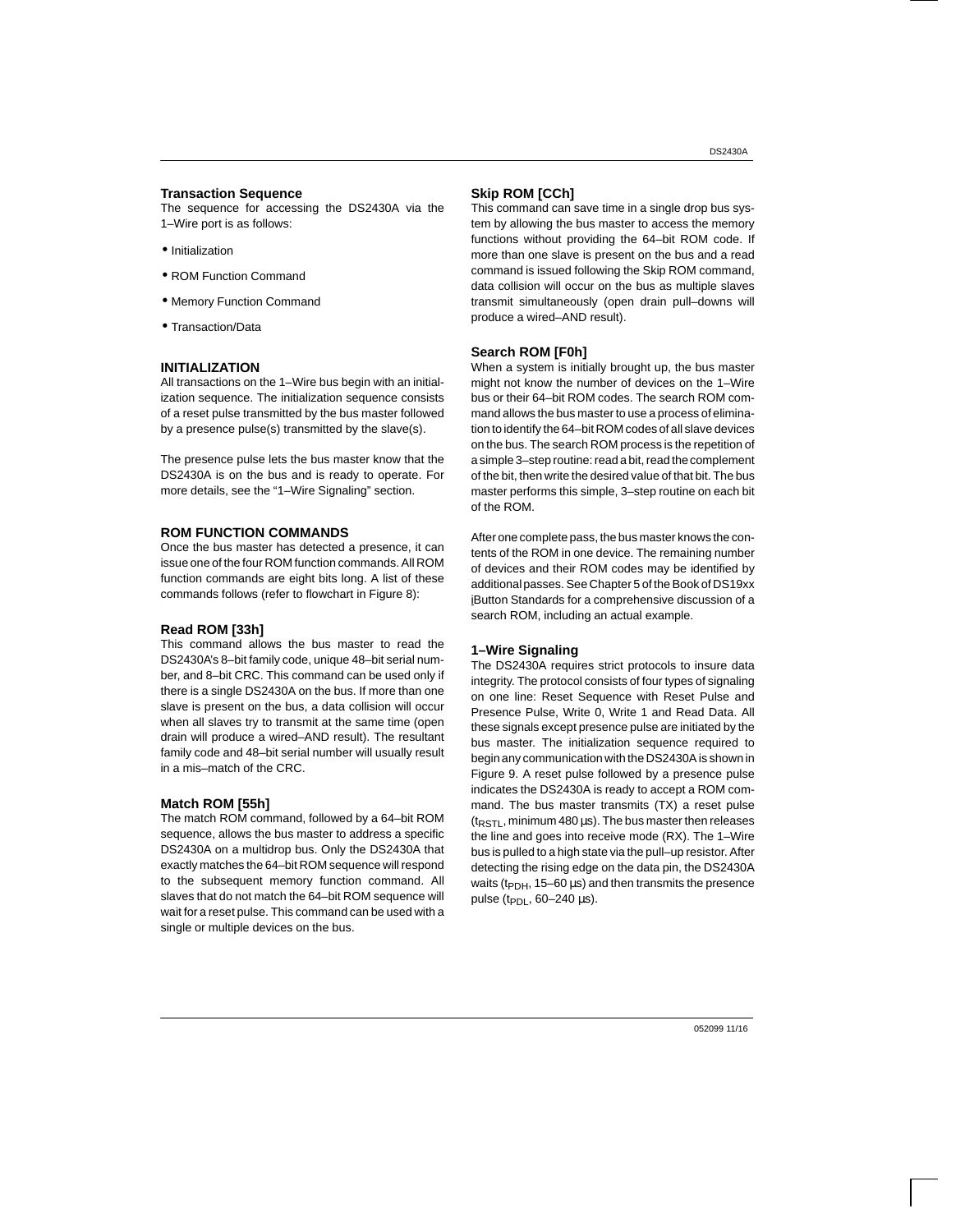

#### **INITIALIZATION PROCEDURE "RESET AND PRESENCE PULSES"** Figure 9

\* In order not to mask interrupt signalling by other devices on the 1-Wire bus, t<sub>RSTL</sub> + t<sub>R</sub> should always be less than 960 µs.

### **Read/Write Time Slots**

The definitions of write and read time slots are illustrated in Figure 10. All time slots are initiated by the master driving the data line low. The falling edge of the data line synchronizes the DS2430A to the master by triggering a delay circuit in the DS2430A. During write time slots, the

delay circuit determines when the DS2430A will sample the data line. For a read data time slot, if a "0" is to be transmitted, the delay circuit determines how long the DS2430A will hold the data line low overriding the 1 generated by the master. If the data bit is a "1", the DS2430A will leave the read data time slot unchanged.

# **READ/WRITE TIMING DIAGRAM** Figure 10

#### **Write–one Time Slot**



052099 12/16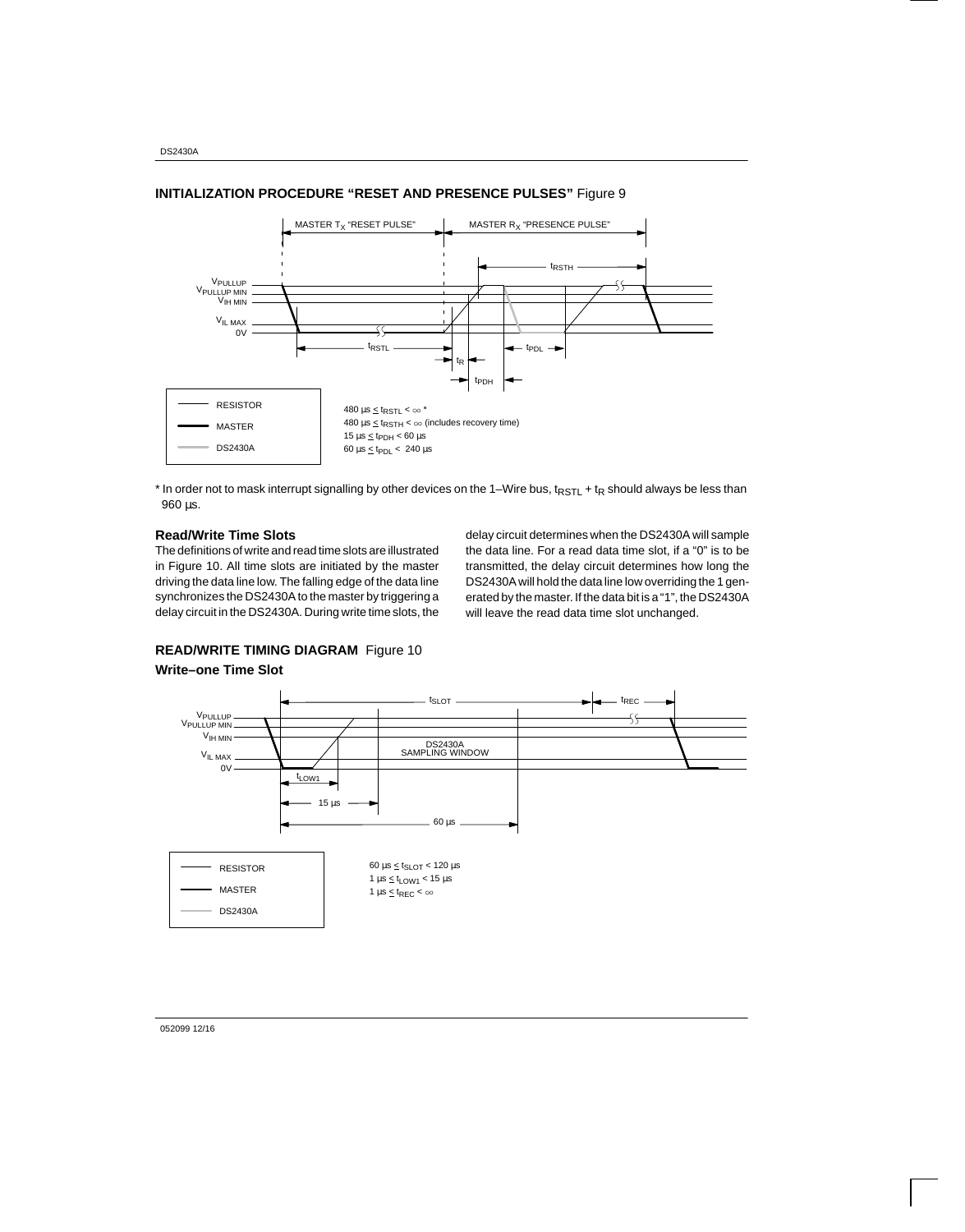## **READ/WRITE TIMING DIAGRAM** NO TAG (cont'd)

### **Write–zero Time Slot**



### **Read–data Time Slot**





052099 13/16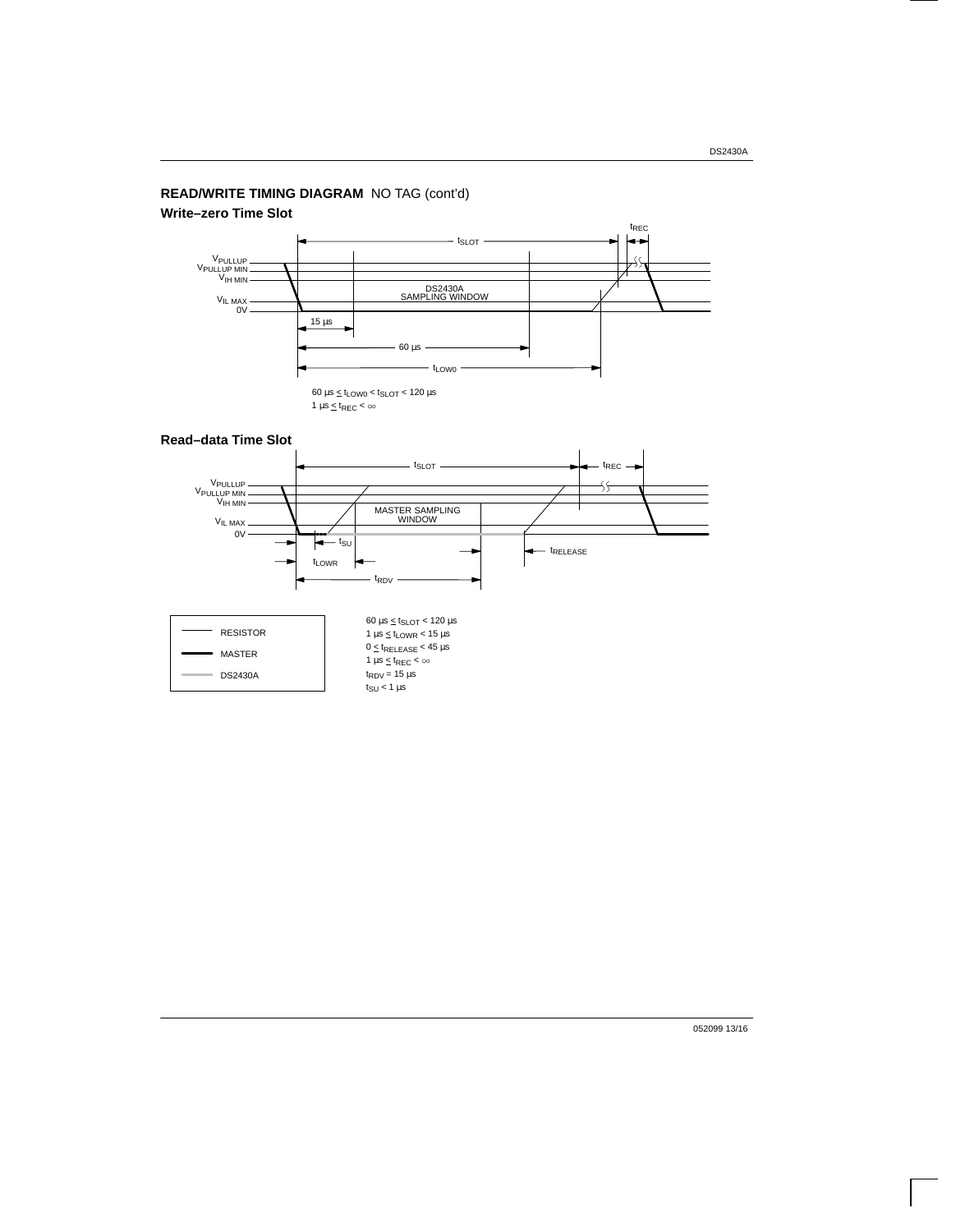## **MEMORY FUNCTION EXAMPLE**

Example: Write two data bytes to data memory location 0006 and 0007. Read entire data memory.

| <b>MASTER MODE</b> | <b>DATA (LSB FIRST)</b>       | <b>COMMENTS</b>                                                                                                             |  |  |
|--------------------|-------------------------------|-----------------------------------------------------------------------------------------------------------------------------|--|--|
| ТX                 | Reset                         | Reset pulse $(480-960 \,\mu s)$                                                                                             |  |  |
| <b>RX</b>          | Presence                      | Presence pulse                                                                                                              |  |  |
| <b>TX</b>          | CC <sub>h</sub>               | Issue "Skip ROM" command                                                                                                    |  |  |
| TX                 | F <sub>0</sub> h              | Issue "Read Memory" command                                                                                                 |  |  |
| <b>TX</b>          | Reset                         | Reset pulse $(480-960 \,\mu s)$                                                                                             |  |  |
| <b>RX</b>          | Presence                      | Presence pulse                                                                                                              |  |  |
| <b>TX</b>          | <b>CCh</b>                    | Issue "Skip ROM" command                                                                                                    |  |  |
| ТX                 | 0Fh                           | Issue "Write Scratchpad" command                                                                                            |  |  |
| ТX                 | 06h                           | Start address = $06h$                                                                                                       |  |  |
| <b>TX</b>          | <2 data bytes>                | Write two bytes of data to scratchpad                                                                                       |  |  |
| ТX                 | Reset                         | Reset pulse                                                                                                                 |  |  |
| <b>RX</b>          | Presence                      | Presence pulse                                                                                                              |  |  |
| <b>TX</b>          | <b>CCh</b>                    | Issue "Skip ROM" command                                                                                                    |  |  |
| <b>TX</b>          | AAh                           | Issue "Read Scratchpad" command                                                                                             |  |  |
| <b>TX</b>          | 06h                           | Start address = $06h$                                                                                                       |  |  |
| <b>RX</b>          | <2 data bytes>                | Read scratchpad data and verify                                                                                             |  |  |
| <b>TX</b>          | Reset                         | Reset pulse                                                                                                                 |  |  |
| RX                 | Presence                      | Presence pulse                                                                                                              |  |  |
| <b>TX</b>          | CC <sub>h</sub>               | Issue "Skip ROM" command                                                                                                    |  |  |
| <b>TX</b>          | 55h                           | Issue "Copy Scratchpad" command                                                                                             |  |  |
| <b>TX</b>          | A5h                           | Validation key                                                                                                              |  |  |
| <b>TX</b>          | <data high="" line=""></data> | Data line is held high for 10 ms by the bus mas-<br>ter to provide energy for copying data from the<br>scratchpad to EEPROM |  |  |
| <b>TX</b>          | Reset                         | Reset pulse                                                                                                                 |  |  |
| <b>RX</b>          | Presence                      | Presence pulse                                                                                                              |  |  |
| ТX                 | <b>CCh</b>                    | Issue "Skip ROM" command                                                                                                    |  |  |
| <b>TX</b>          | F <sub>0</sub> h              | Issue "Read Memory" command                                                                                                 |  |  |
| <b>TX</b>          | 00h                           | Start address = $00h$                                                                                                       |  |  |
| <b>RX</b>          | <32 bytes>                    | Read EEPROM data page                                                                                                       |  |  |
| <b>TX</b>          | Reset                         | Reset pulse                                                                                                                 |  |  |
| <b>RX</b>          | Presence                      | Presence pulse                                                                                                              |  |  |

052099 14/16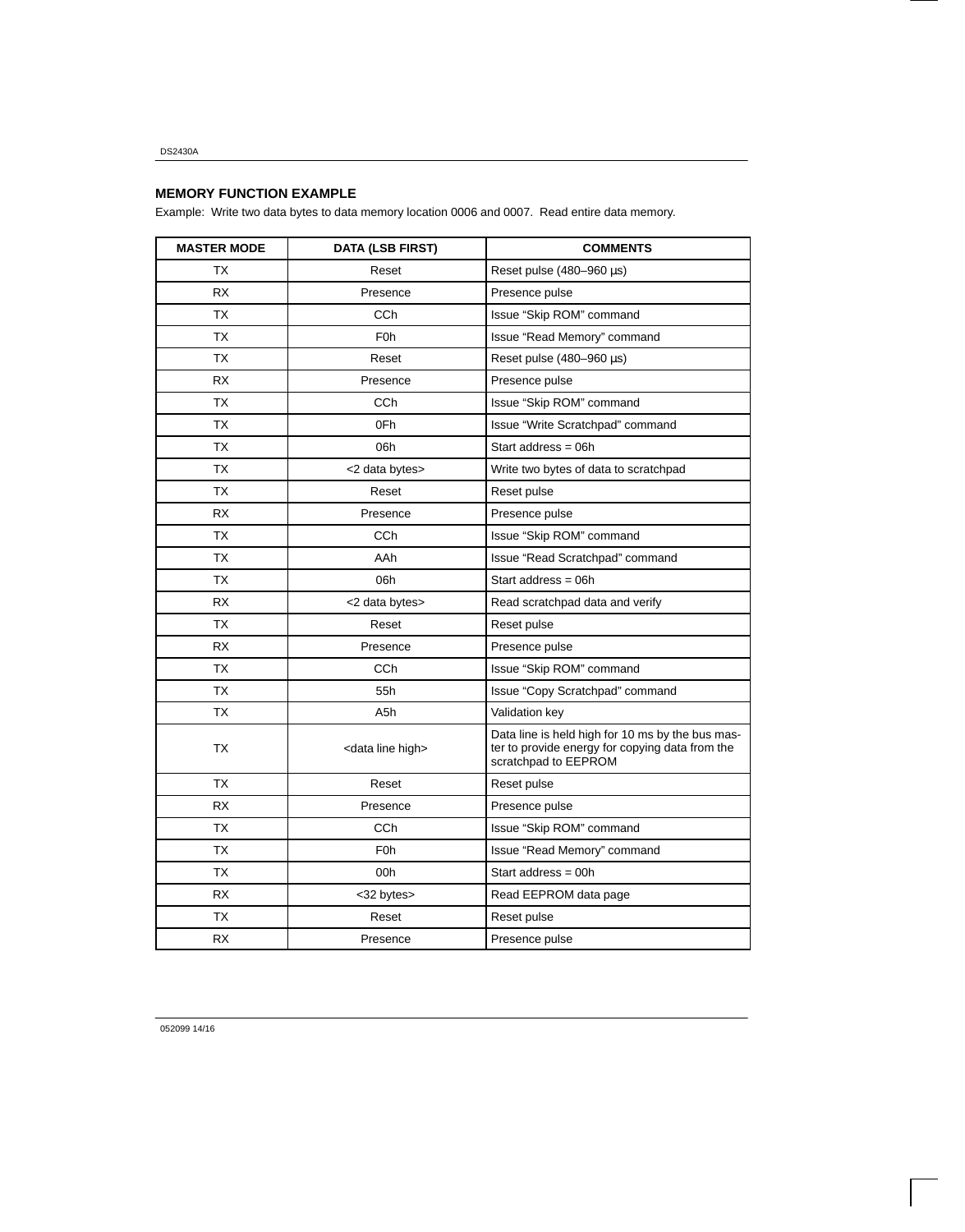**ABSOLUTE MAXIMUM RATINGS\***

Voltage on DATA to Ground  $-0.5V$  to +7.0V Operating Temperature<br>
Unique on DATA to Ground<br>
Operating Temperature<br>
Storage Temperature<br>  $-40^{\circ}$ C to +85°C<br>  $-55^{\circ}$ C to +125°C Storage Temperature –55°C to +125°C<br>Soldering Temperature –55°C to +125°C<br>260°C for 10 seconds Soldering Temperature

\* This is a stress rating only and functional operation of the device at these or any other conditions above those indicated in the operation sections of this specification is not implied. Exposure to absolute maximum rating conditions for extended periods of time may affect reliability.

| DC ELECTRICAL CHARACTERISTICS |                            |              |                  | $(-40^{\circ}$ C to +85°C; V <sub>PUP</sub> =2.8V to 6.0V) |                                                |                    |
|-------------------------------|----------------------------|--------------|------------------|------------------------------------------------------------|------------------------------------------------|--------------------|
| <b>PARAMETER</b>              | <b>SYMBOL</b>              | <b>MIN</b>   | <b>TYP</b>       | <b>MAX</b>                                                 | <b>UNITS</b>                                   | <b>NOTES</b>       |
| Logic 1                       | $\mathsf{V}_{\mathsf{IH}}$ | 2.2          |                  |                                                            | $\vee$                                         | 1, 6               |
| Logic <sub>0</sub>            | $V_{\parallel}$            | $-0.3$       |                  | $+0.8$                                                     | V                                              | 1, 9               |
| Output Logic Low @ 4 mA       | $V_{OL}$                   |              |                  | 0.4                                                        | $\vee$                                         | 1                  |
| Output Logic High             | $V_{OH}$                   |              | V <sub>PUP</sub> | 6.0                                                        | V                                              | 1, 2               |
| Input Load Current (DATA pin) | IL.                        |              | 5                |                                                            | μA                                             | 3                  |
| <b>Programming Current</b>    | Iр                         |              |                  | 500                                                        | μA                                             |                    |
| <b>CAPACITANCE</b>            |                            |              |                  |                                                            |                                                | $(t_A=25^\circ C)$ |
| <b>PARAMETER</b>              | <b>SYMBOL</b>              | <b>MIN</b>   | <b>TYP</b>       | <b>MAX</b>                                                 | <b>UNITS</b>                                   | <b>NOTES</b>       |
| Capacitance DATA pin          | $C_{D}$                    |              |                  | 800                                                        | pF                                             | $\overline{7}$     |
| <b>ENDURANCE</b>              |                            |              |                  |                                                            | (V <sub>PUP</sub> =5.0V; t <sub>A</sub> =25°C) |                    |
| <b>PARAMETER</b>              | <b>SYMBOL</b>              | <b>MIN</b>   | <b>TYP</b>       | <b>MAX</b>                                                 | <b>UNITS</b>                                   | <b>NOTES</b>       |
| Write/Erase Cycles            | NCYCLE                     | 100k         |                  |                                                            |                                                | 10                 |
| AC ELECTRICAL CHARACTERISTICS |                            |              |                  | $(-40^{\circ}$ C to +85°C; V <sub>PUP</sub> =2.8V to 6.0V) |                                                |                    |
| <b>PARAMETER</b>              | <b>SYMBOL</b>              | <b>MIN</b>   | <b>TYP</b>       | <b>MAX</b>                                                 | <b>UNITS</b>                                   | <b>NOTES</b>       |
| <b>Time Slot</b>              | t <sub>SLOT</sub>          | 60           |                  | 120                                                        | μs                                             |                    |
| Write 1 Low Time              | t <sub>LOW1</sub>          | 1            |                  | 15                                                         | μs                                             |                    |
| Write 0 Low Time              | t <sub>LOW0</sub>          | 60           |                  | 120                                                        | μs                                             |                    |
| Read Low Time                 | t <sub>LOWR</sub>          | $\mathbf{1}$ |                  | 15                                                         | μs                                             |                    |
| <b>Read Data Valid</b>        | t <sub>RDV</sub>           |              | exactly 15       |                                                            | μs                                             |                    |
| <b>Release Time</b>           | <i><b>TRELEASE</b></i>     | $\mathbf 0$  | 15               | 45                                                         | μs                                             |                    |
| Read Data Setup               | tsu                        |              |                  | $\mathbf{1}$                                               | μs                                             | 5                  |
| <b>Recovery Time</b>          | t <sub>REC</sub>           | $\mathbf{1}$ |                  |                                                            | μs                                             |                    |
| Reset Time High               | <sup>t</sup> RSTH          | 480          |                  |                                                            | μs                                             | 4                  |
| <b>Reset Time Low</b>         | <sup>t</sup> RSTL          | 480          |                  | 5000                                                       | μs                                             | 8                  |
| Presence Detect High          | t <sub>PDH</sub>           | 15           |                  | 60                                                         | μs                                             |                    |
| Presence Detect Low           | t <sub>PDL</sub>           | 60           |                  | 240                                                        | μs                                             |                    |
| <b>Programming Time</b>       | t <sub>PROG</sub>          |              |                  | 10                                                         | ms                                             |                    |